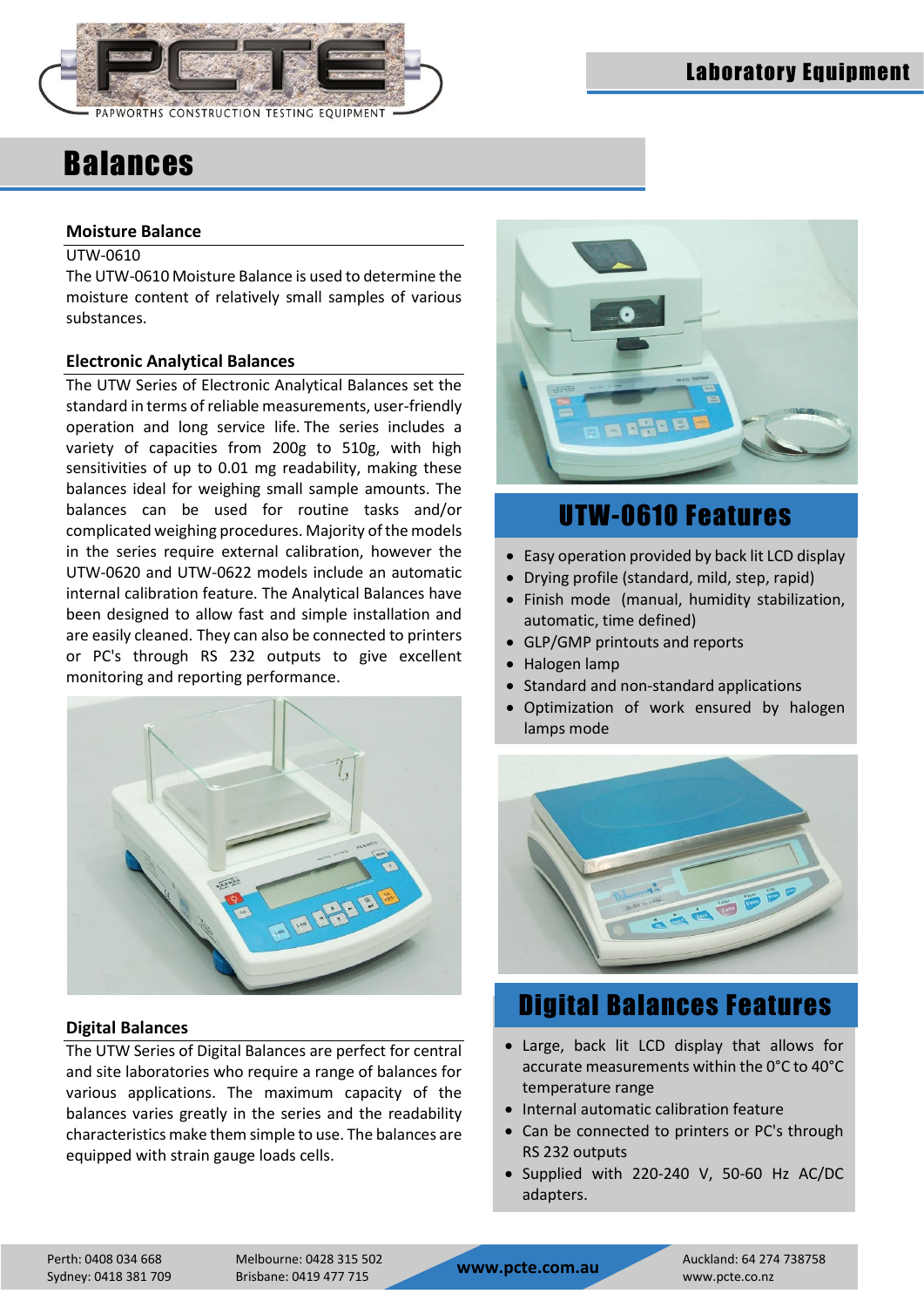

#### **Digital Platform Scales**

The UTW Digital Platform Scale series is economical and allows for quick and simple weighing. The scales have a weighing facility of up to 150kg maximum capacity, with different readability values. These balances have been manufactured to carry out accurate measurements under extremely heavy conditions.



#### **Specific Gravity Frame**

#### UTW-1000

The UTW-1000 Specific Gravity Frame has been designed to be used in conjunction with a suitable electronic balance for specific gravity determination of fresh and hardened concrete and aggregates. The apparatus consists of a sturdy frame designed to support the electronic balance. The lower part of the frame includes a moving platform, which carries the water tank. This allows the test specimens to be weighed in both air and water. Any type of electronic balance fitted with underbench weighing facility can be used. Balance, Cradle and Density Basket should be ordered separately.

The Specific Gravity Frame is supplied complete with;

A water tank



## Technical Specifications

|                              | UTW-<br>0700    |  | UTW-<br>0705 | UTW-<br>0708 |  |  |
|------------------------------|-----------------|--|--------------|--------------|--|--|
| Capacity (kg)                | 150             |  | 150 kg       | 150 kg       |  |  |
| Readability (g)              | 5               |  | 10           | 50           |  |  |
| <b>Platform Size</b><br>(mm) | 600x700         |  | 500x600      | 780x<br>1200 |  |  |
| <b>Dimensions</b>            | 550x650         |  | 550x650      | 550x650      |  |  |
| (mm)                         | x400            |  | x400         | x400         |  |  |
| Weight                       | 30              |  | 30           | 30           |  |  |
| (kg)(approx.)                |                 |  |              |              |  |  |
| <b>Additional</b>            | Yes             |  | Yes          | Yes          |  |  |
| <b>Power Supply</b>          |                 |  |              |              |  |  |
| <b>UTW-1000</b>              |                 |  |              |              |  |  |
| <b>Dimensions</b>            | 600x500x1100 mm |  |              |              |  |  |
| <b>Weight (approx.)</b>      |                 |  |              | $25$ kg      |  |  |

### About PCTE

PCTE have over 30 years' experience in the measurement and testing of construction materials. PCTE can provide more than just the equipment, they can provide expert training. PCTE have a service centre in Sydney in which they can provide calibration, repairs and warranty repairs.

### Other Equipment

PCTE supply three main ranges: NDT, Lab and Geotech Instrumentation.

NDT includes: Rebound Hammers, Covermeters, Ultrasonics, GPR, Corrosion Testing, Coating Testing and Foundation Testing

Lab includes equipment for: Concrete, Cement, Aggregate, Soil, Asphalt and Metal

Geotech Instrumentation includes: Strain Gauges, Piezometers, Inclinometers, Extensometers, Tiltmeters, Load Cells and Dataloggers

Sydney: 0418 381 709 Brisbane: 0419 477 715 **www.pcte.com.au** www.pcte.co.nz

Perth: 0408 034 668 Melbourne: 0428 315 502 Auckland: 64 274 738758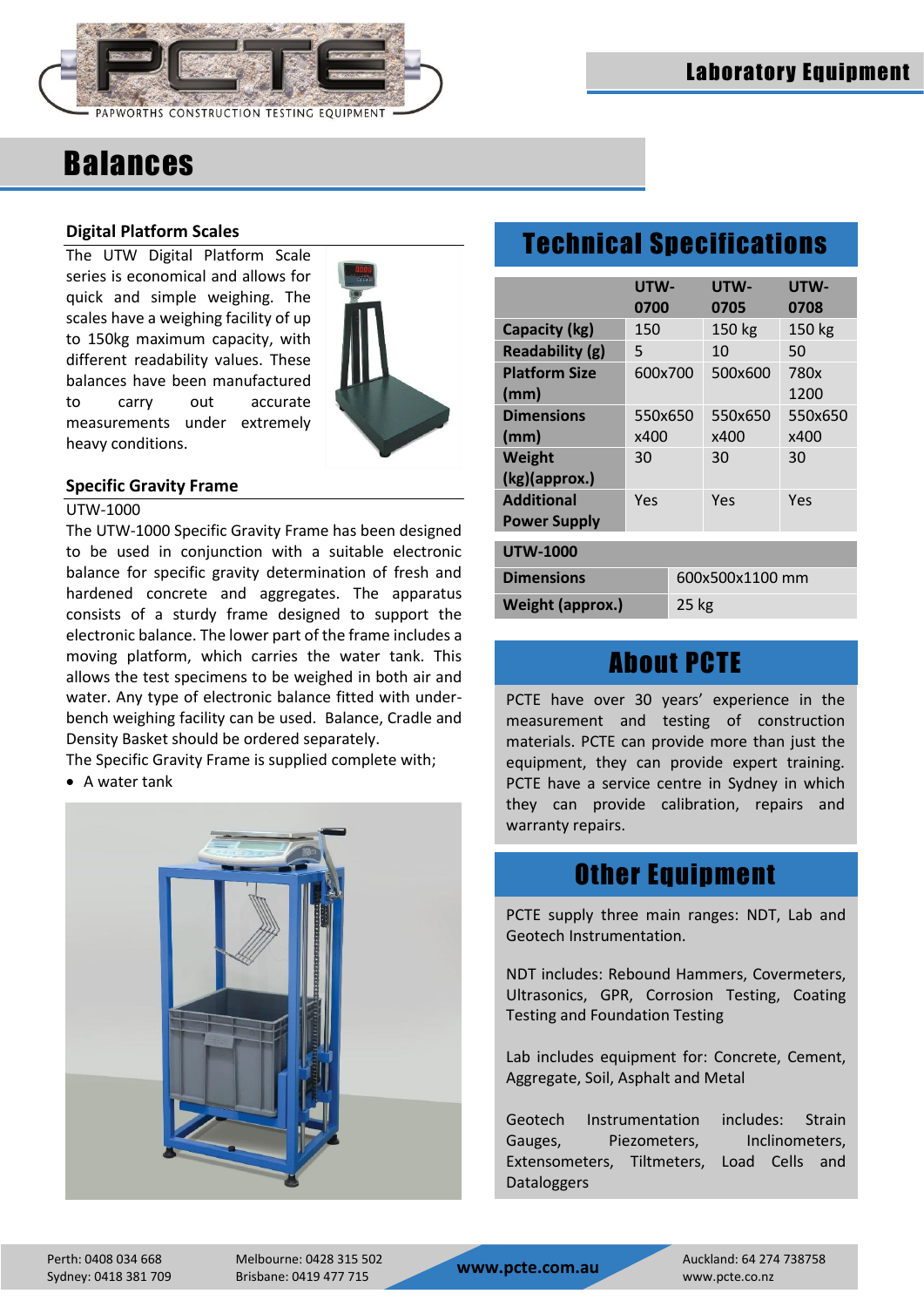

#### **Technical Specifications**

| <b>Moisture Balance</b>          |                                                                                            |  |  |  |  |
|----------------------------------|--------------------------------------------------------------------------------------------|--|--|--|--|
| <b>Capacity</b>                  | 50 <sub>g</sub>                                                                            |  |  |  |  |
| <b>Pan Size</b>                  | $\phi$ 90 mm                                                                               |  |  |  |  |
| <b>Readability</b>               | 1 <sub>mg</sub>                                                                            |  |  |  |  |
| <b>Maximum Sample Mass</b>       | 50 <sub>g</sub>                                                                            |  |  |  |  |
| <b>Moisture Reading Accuracy</b> | 0.001%                                                                                     |  |  |  |  |
| <b>Repeatability</b>             | $\pm$ 0.24% (sample < 2 g),<br>$\pm$ 0.06% (sample 2-10 g),<br>$\pm$ 0.04% (sample > 10 g) |  |  |  |  |
| <b>Maximum Drying Temp.</b>      | $160^{\circ}$ C                                                                            |  |  |  |  |
| <b>Drying Modes</b>              | 4 Modes: Standard / Quick / Step / Mild                                                    |  |  |  |  |
| <b>Power of Heater</b>           | 400 W                                                                                      |  |  |  |  |
| <b>Power Supply</b>              | 110-240 V 50-60 Hz AC                                                                      |  |  |  |  |
| <b>Display</b>                   | LCD (back lit)                                                                             |  |  |  |  |
| <b>Dimensions</b>                | 210x335x190 mm                                                                             |  |  |  |  |
| Weight (approx.)                 | 5 kg                                                                                       |  |  |  |  |

| <b>Electronic Analytical Balances</b> |                   |                    |                         |                                |                                                          |                           |          |  |
|---------------------------------------|-------------------|--------------------|-------------------------|--------------------------------|----------------------------------------------------------|---------------------------|----------|--|
|                                       | <b>Capacity</b>   | <b>Readability</b> | <b>Pan Size</b><br>(mm) | Power Supply                   | <b>Under-Bench</b><br><b>Weighing</b><br><b>Facility</b> | <b>Dimensions</b><br>(mm) | Weight   |  |
| UTW-<br>0620                          | $60 - 220$ g      | $0.01 - 0.1$<br>mg | $\phi$ 70               | <b>AC Adapter</b>              | Yes                                                      | 210x335x335               | 6 kg     |  |
| UTW-<br>0622                          | 220g              | 0.1 <sub>mg</sub>  | $\phi$ 85               | <b>AC Adapter</b>              | Yes                                                      | 300x400x400               | 6 kg     |  |
| UTW-<br>0625                          | 200 g             | 1 <sub>mg</sub>    | $Ø$ 115                 | Rechargeable<br><b>Battery</b> | <b>No</b>                                                | 175x245x800               | $1.5$ kg |  |
| UTW-<br>0628                          | 360 <sub>g</sub>  | 1 <sub>mg</sub>    | 128x128                 | <b>AC Adapter</b>              | Yes                                                      | 210x335x160               | $3.5$ kg |  |
| UTS-<br>0630                          | 510g              | 1 <sub>mg</sub>    | 128x128                 | <b>AC Adapter</b>              | Yes                                                      | 210x335x160               | $3.5$ kg |  |
| UTS-<br>0631                          | 750 g             | 1 <sub>mg</sub>    | 128x128                 | <b>AC Adapter</b>              | Yes                                                      | 215x359x169               | $4$ kg   |  |
| UTW-<br>0632                          | 1000 <sub>g</sub> | 1 <sub>mg</sub>    | 128x128                 | <b>AC Adapter</b>              | Yes                                                      | 230x380x160               | $4.5$ kg |  |